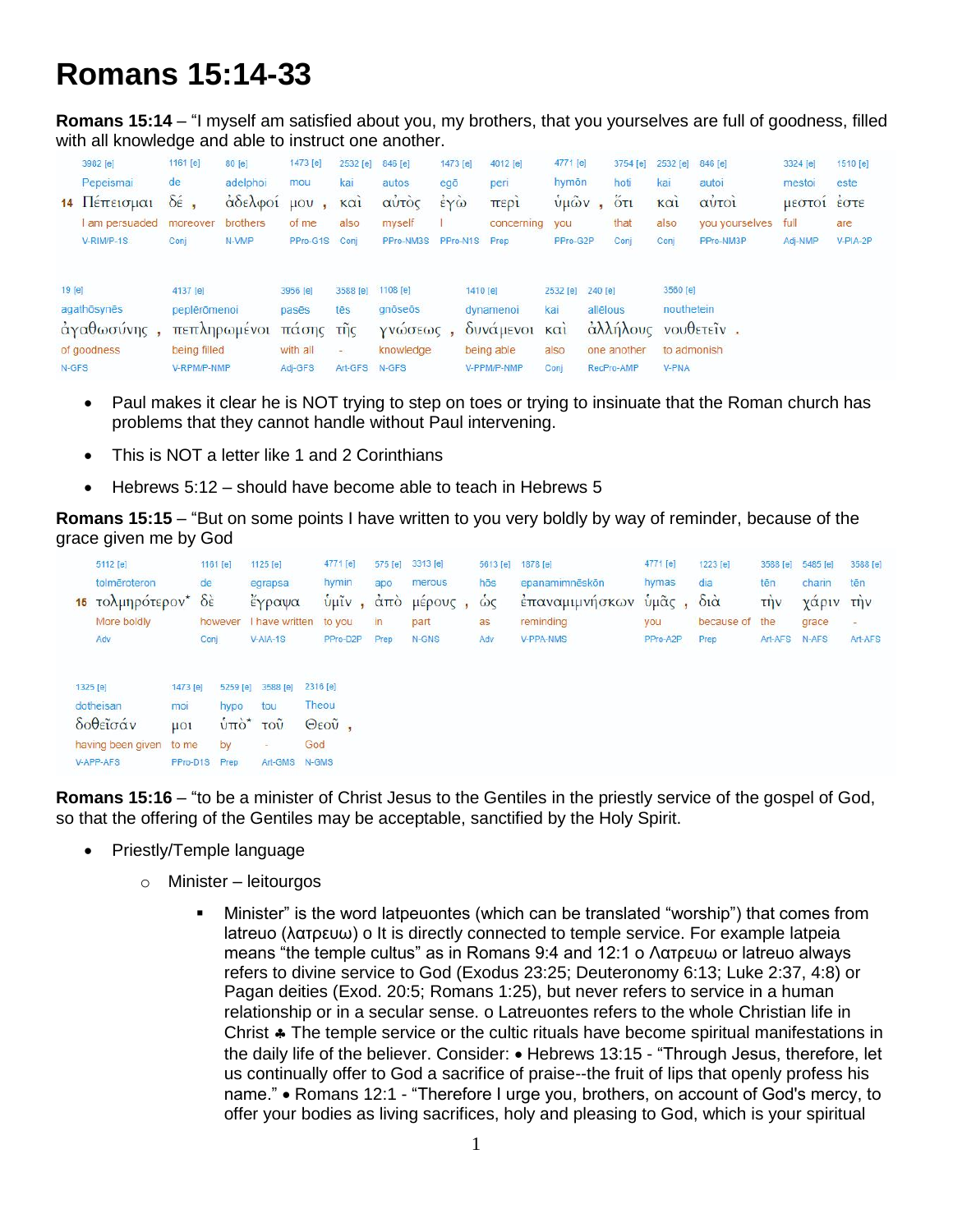service of worship." • Hebrews 12:28 - "Therefore, since we are receiving an unshakable kingdom, let us be filled with gratitude, and so worship God acceptably with reverence and awe." • 1 Peter 2:5 - "you also, like living stones, are being built into a spiritual house to be a holy priesthood, offering spiritual sacrifices acceptable to God through Jesus Christ." NOTE the specific act of evangelism that is connected with latreuo in Romans 1:9 - "God, whom I serve in my spirit in preaching the gospel of his Son, is my witness how constantly I remember you." ("I serve" is λατρεύω) • Remember in Romans 9:4 this word was used as one of Israel's privileges: "Theirs is the adoption to sonship; theirs the divine glory, the covenants, the receiving of the law, the temple worship (λατρεία) and the promises."

- o Priestly service hierourgeo
- o Gentile converts are made "clean" by being sanctified by the Holy Spirit

**Romans 15:17** – "In Christ Jesus, then, I have reason to be proud of my work for God.

**Romans 15:18** – "For I w ill not venture to speak of anything except what Christ has accomplished through me to bring the Gentiles to obedience—by word and deed,

- Romans 1:5
- Genesis 49:10

**Romans 15:19** – "by the power of signs and wonders, by the power of the Spirit of God—so that from Jerusalem and all the way around to Illyricum I have fulfilled the ministry of the gospel of Christ;



Acts 20-1-6 covers two years

**Romans 15:20** – "and thus I make it my ambition to preach the gospel, not where Christ has already been named, lest I build on someone else's foundation,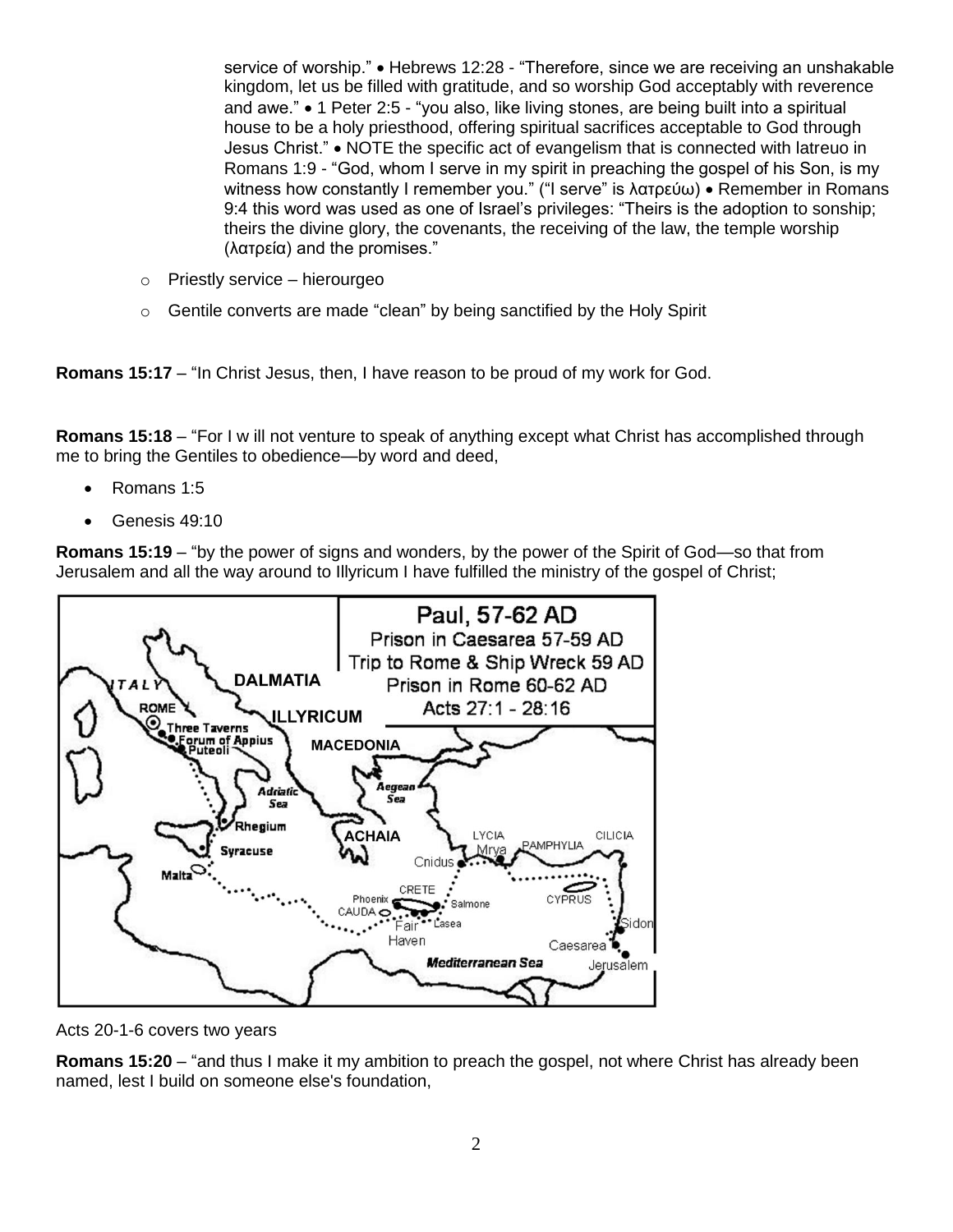**Romans 15:21** – "but as it is written,

"Those who have never been told of him will see, and those who have never heard will understand."

**Romans 15:22** – "This is the reason why I have so often been hindered from coming to you.

**Romans 15:23** – "But now, since I no longer have any room for work in these regions, and since I have longed for many years to come to you,

**Romans 15:24** – "I hope to see you in passing as I go to Spain, and to be helped on my journey there by you, once I have enjoyed your company for a while.



**Romans 15:25** – "At present, however, I am going to Jerusalem bringing aid to the saints.